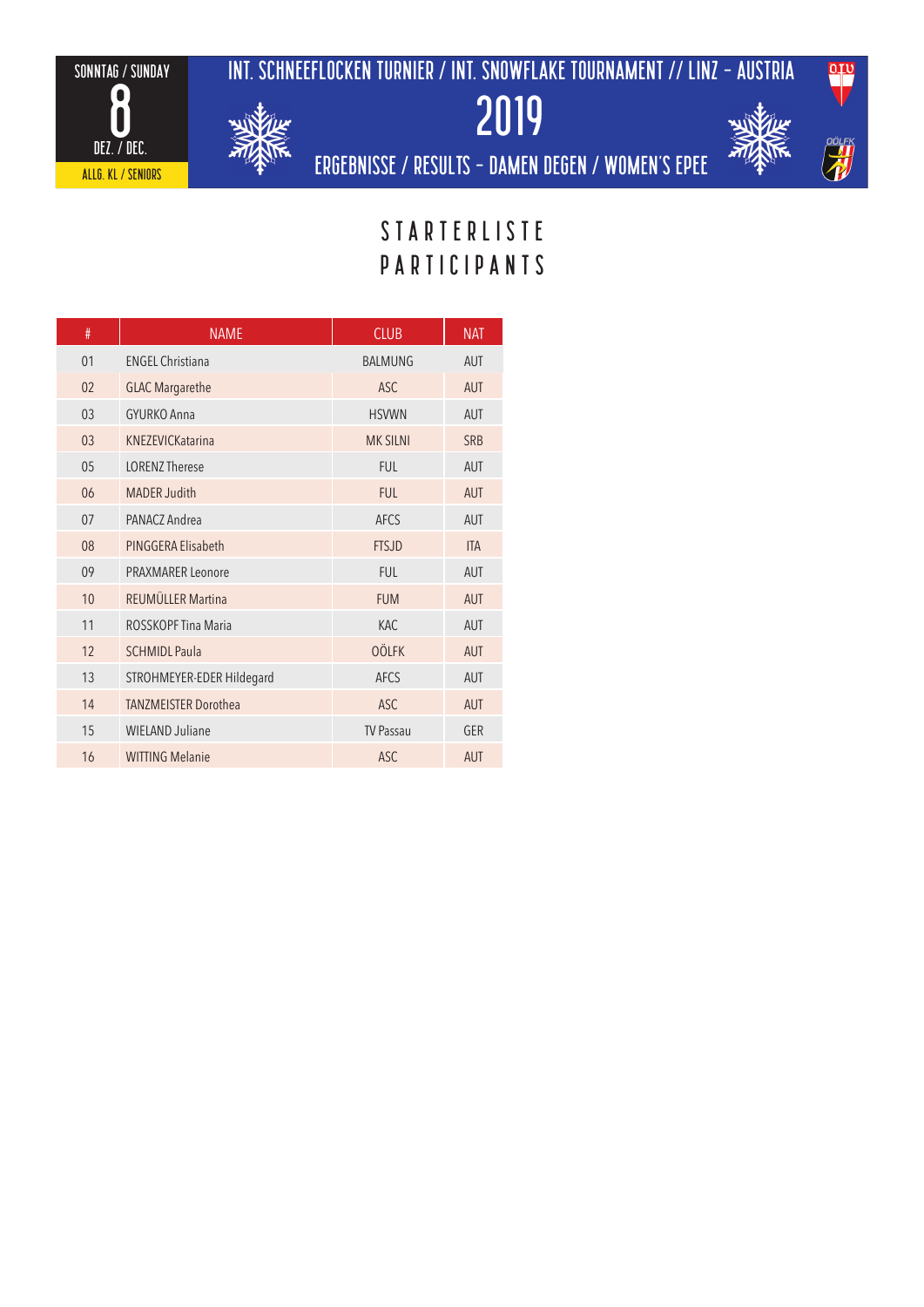sonntag / sunday int. schneeflocken turnier / INT. SNOWFLAKE TOURNAMENT // linz - austria





ergebnisse / results - DAMEN degen / WOmen's epee 2019



MODUS FORMULA

| Anzahl der Fechter<br>Number of participants                                                                                                                                                |           | 16<br>16                 |
|---------------------------------------------------------------------------------------------------------------------------------------------------------------------------------------------|-----------|--------------------------|
| Vorrunden / Pool-Runden<br>Pool-Rounds                                                                                                                                                      |           | 2<br>$\overline{2}$      |
| Durchgang<br>Pool-Round                                                                                                                                                                     | #1<br>#1  |                          |
| Anzahl der Fechter<br>Number of participants<br>1 Pools mit 6 Fechterinnen<br>2 Pools of 6 fencers<br>3 Pools mit 5 Fechterinnen<br>3 Pools of 5 fencers<br>Verschieben nach Verein, Nation |           | 16<br>16                 |
| Seperation by club, nation<br>Aufstieg in die Pool-Runde #2                                                                                                                                 |           | 15 Fechterinnen          |
| Promoted to pool-round #2                                                                                                                                                                   |           | 15 fencers               |
| Durchgang #2<br>Pool-Round #2                                                                                                                                                               |           |                          |
| Anzahl der Fechter:<br>Number of fencers:<br>3 Pools mit 5 Fechterinnen<br>3 pools of                                                                                                       | 5 fencers | 15 Fechter<br>15 fencers |
| Verschieben nach Verein, Nation<br>Seperation by club, nation                                                                                                                               |           |                          |
| Aufstieg in die Direkt-Ausscheidung:<br>Promoted to direct elimination:                                                                                                                     |           | 12<br>12                 |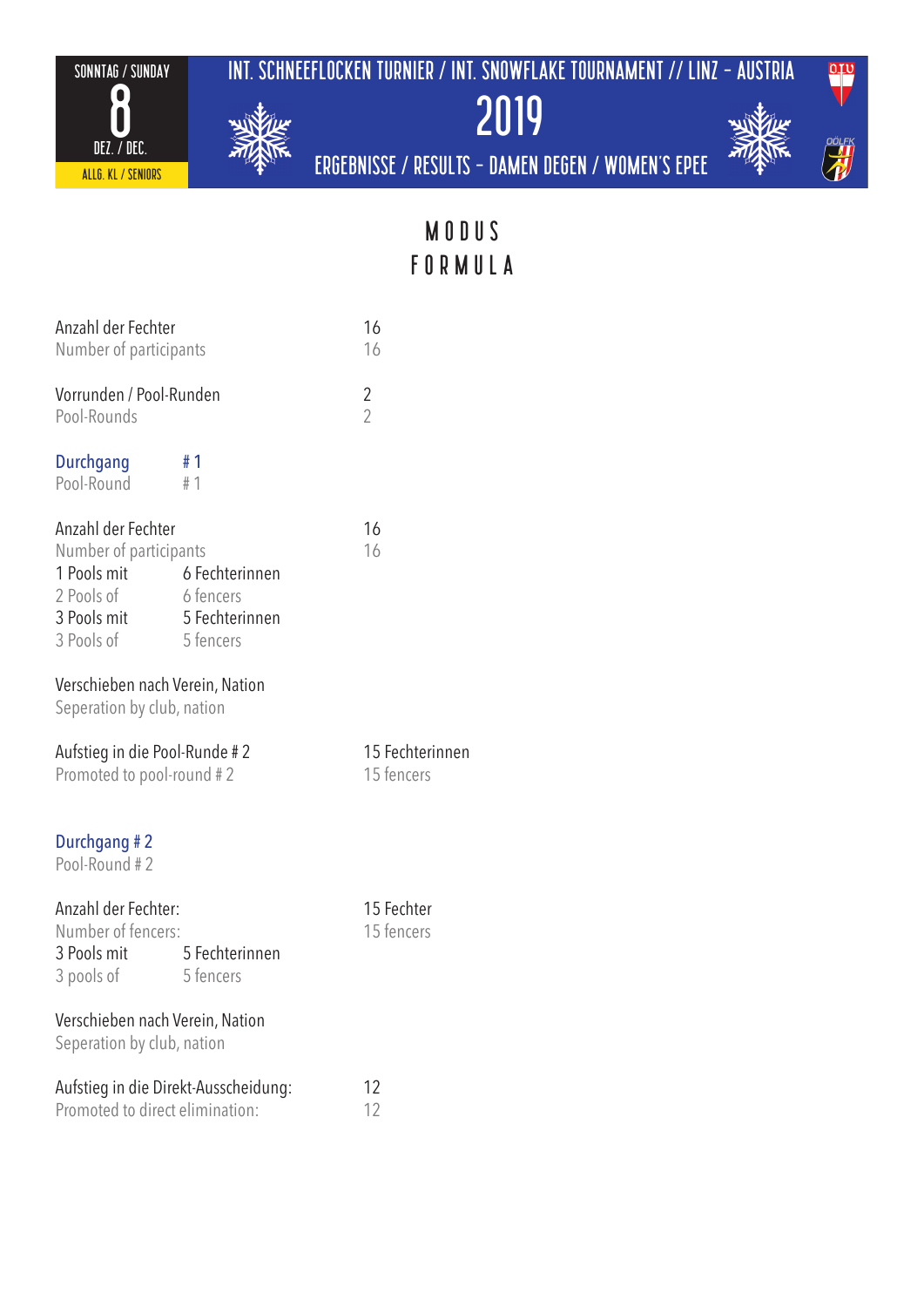



2019



ergebnisse / results - DAMEN degen / WOmen's epee

## Vorrunde # 1 pool-round # 1

| Runde #1                  |            |   |    |                |              | S/G   | Index | G/T | Platz |
|---------------------------|------------|---|----|----------------|--------------|-------|-------|-----|-------|
| <b>GLAC Margarethe</b>    | <b>AUT</b> |   |    | $\mathcal{D}$  |              | 0.500 | -3    | 12  |       |
| STROHMEYER-EDER Hildegard | AUT        | 4 |    | 3              | $\mathbf{z}$ | 0.250 |       | 15  |       |
| <b>MADER Judith</b>       | AUT        |   |    | $\overline{2}$ | $\mathbf{c}$ | 0.000 | $-13$ |     | 5     |
| <b>SCHMIDL Paula</b>      | AUT        |   |    |                |              | 1.000 | 11    | 20  |       |
| REUMÜLLER Martina         | AUT        |   | V4 | C              |              | 0.750 | 5     | 16  |       |

| Runde #2                    |            |                |   |   |   | S/G   | Index | G/T | <b>Platz</b> |
|-----------------------------|------------|----------------|---|---|---|-------|-------|-----|--------------|
| PRAXMARER Leonore           | <b>AUT</b> |                |   | 4 | 4 | 0.250 | -3    | 15  |              |
| <b>GYURKO Anna</b>          | <b>AUT</b> | 4              | 4 | 3 | 4 | 0.000 | -5    | 15  | 5            |
| <b>ENGEL Christiana</b>     | AUT        | V <sub>4</sub> |   | V |   | 1.000 |       | 19  |              |
| <b>TANZMEISTER Dorothea</b> | <b>AUT</b> |                |   |   |   | 0.750 | 5     | 18  |              |
| WIELAND Juliane             | <b>GER</b> |                |   |   |   | 0.500 | -4    | 14  | ર            |

| Runde #3                 |            |    |   |                |   |   |   | S/G   | Index | G/T | <b>Platz</b> |
|--------------------------|------------|----|---|----------------|---|---|---|-------|-------|-----|--------------|
| <b>KNEZEVIC Katarina</b> | <b>SRB</b> |    |   | 4              |   | V | V | 0.600 | 2     | 21  | 3            |
| <b>WITTING Melanie</b>   | <b>AUT</b> | ∩  |   | $\overline{2}$ |   | V | 4 | 0.200 | $-9$  | 14  | 5            |
| <b>LORENZ Therese</b>    | <b>AUT</b> |    | V |                | 4 | V | 3 | 0.600 | 3     | 22  | C            |
| PINGGERA Elisabeth       | <b>AUT</b> |    |   |                |   | V | V | 000.1 | 14    | 25  |              |
| ROSSKOPF Tina Maria      | <b>AUT</b> |    | 3 | 3              |   |   | 3 | 0.000 | $-12$ | 13  | 6            |
| PANACZ Andrea            | <b>AUT</b> | ્ર |   |                | ર |   |   | 0.600 | ∩     | 21  | 3            |

#### S/G = Siege / Gefechte | Ind = Index = gegebene Treffer - erhaltene Treffer | GT = gegebene Treffer | Platz = Platzierung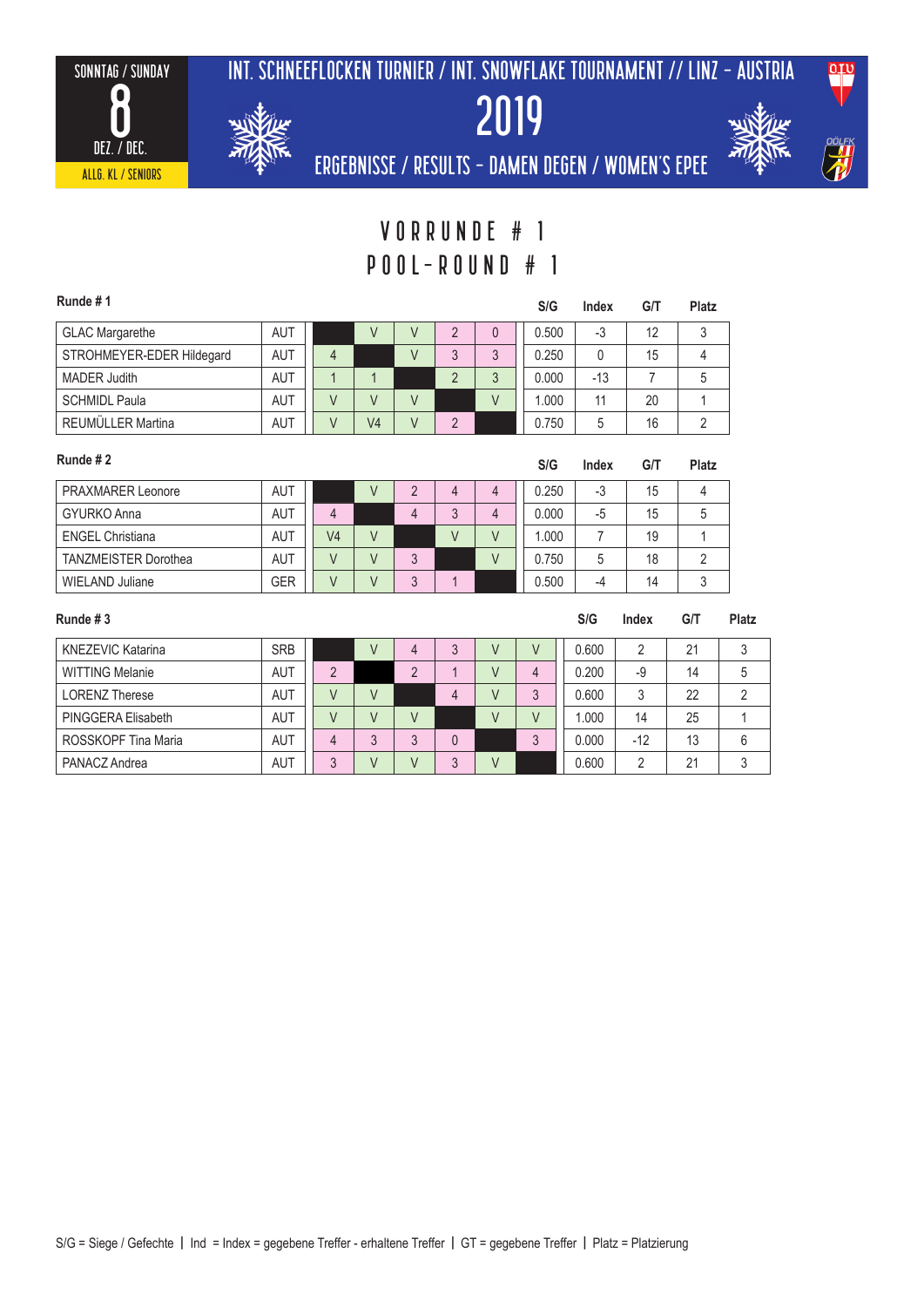







ergebnisse / results - DAMEN degen / WOmen's epee

## PLATZIERUNG NACH RUNDE #1 RANKING AFTER pool-round #1

| #  | <b>NAME</b>                 | <b>CLUB</b>      | <b>NAT</b> | Q/E        |
|----|-----------------------------|------------------|------------|------------|
| 01 | PINGGERA Elisabeth          | <b>FTSJD</b>     | AUT        | qualified  |
| 02 | <b>SCHMIDL Paula</b>        | <b>OÖLFK</b>     | <b>AUT</b> | qualified  |
| 03 | <b>FNGFI Christiana</b>     | <b>BALMUNG</b>   | <b>AUT</b> | qualified  |
| 04 | <b>TANZMEISTER Dorothea</b> | <b>ASC</b>       | <b>AUT</b> | qualified  |
| 05 | REUMÜLLER Martina           | <b>FUM</b>       | <b>AUT</b> | qualified  |
| 06 | <b>LORENZ Therese</b>       | <b>FUL</b>       | <b>AUT</b> | qualified  |
| 07 | <b>KNEZEVIC Katarina</b>    | <b>MK SILNI</b>  | <b>SRB</b> | qualified  |
| 08 | PANACZ Andrea               | <b>AFCS</b>      | <b>AUT</b> | qualified  |
| 09 | <b>GLAC Margarethe</b>      | <b>ASC</b>       | <b>AUT</b> | qualified  |
| 10 | <b>WIELAND Juliane</b>      | <b>TV Passau</b> | <b>GER</b> | qualified  |
| 11 | STROHMEYER-EDER Hildegard   | <b>AFCS</b>      | <b>AUT</b> | qualified  |
| 12 | <b>PRAXMARER Leonore</b>    | <b>FUL</b>       | <b>AUT</b> | qualified  |
| 13 | <b>WITTING Melanie</b>      | <b>ASC</b>       | <b>AUT</b> | qualified  |
| 14 | GYURKO Anna                 | <b>HSVWN</b>     | <b>AUT</b> | qualified  |
| 15 | ROSSKOPF Tina Maria         | <b>KAC</b>       | <b>AUT</b> | qualified  |
| 16 | <b>MADER Judith</b>         | <b>FUL</b>       | <b>AUT</b> | eliminated |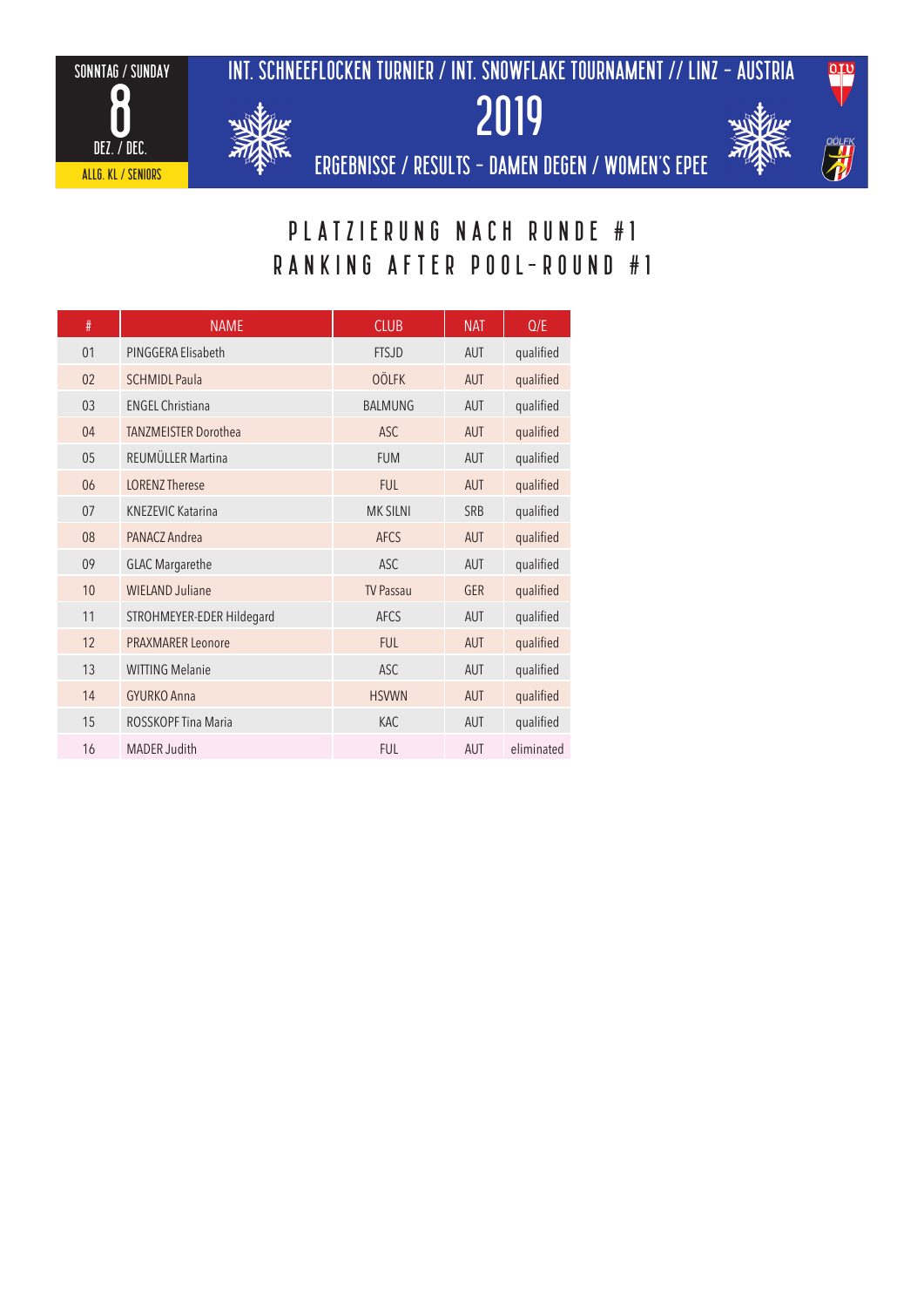2019





ergebnisse / results - DAMEN degen / WOmen's epee

### Vorrunde # 2 Vorrunde # 1 pool-round # 2 pool-round # 1

| Runde #1                 |            |                |   |   |    |   | S/G   | Index | G/T | <b>Platz</b> |
|--------------------------|------------|----------------|---|---|----|---|-------|-------|-----|--------------|
| <b>KNEZEVIC Katarina</b> | <b>SRB</b> |                | V | V | V3 | 3 | 0.750 |       | 16  |              |
| <b>GYURKO Anna</b>       | AUT        | $\overline{2}$ |   | V | 4  | 2 | 0.250 | -6    | 13  | 4            |
| <b>GLAC Margarethe</b>   | <b>AUT</b> |                | 4 |   | 3  | 2 | 0.000 | $-10$ | 10  | 5            |
| PINGGERA Elisabeth       | <b>AUT</b> | $\overline{2}$ | V | V |    | V | 0.750 | 3     | 17  | 3            |
| <b>LORENZ Therese</b>    | <b>AUT</b> | V4             | V | V | 4  |   | 0.750 | 6     | 18  | 2            |
| Runde #2                 |            |                |   |   |    |   | S/G   | Index | G/T | Platz        |

| REUMÜLLER Martina        | <b>AUT</b> |  |  |          | 0.750 |     | 17 |  |
|--------------------------|------------|--|--|----------|-------|-----|----|--|
| PANACZ Andrea            | AUT        |  |  | $\Omega$ | 0.000 | - 1 | 13 |  |
| <b>WITTING Melanie</b>   | AUT        |  |  | $\sim$   | 0.250 | -8  |    |  |
| <b>SCHMIDL Paula</b>     | <b>AUT</b> |  |  |          | 0.750 |     | 18 |  |
| <b>PRAXMARER Leonore</b> | AUT        |  |  |          | 0.750 |     | 15 |  |

| Runde #3                    |            |    |                |        | S/G   | Index | G/T | Platz |
|-----------------------------|------------|----|----------------|--------|-------|-------|-----|-------|
| STROHMEYER-EDER Hildegard   | AUT        |    | V              |        | 0.750 |       | 18  |       |
| <b>ENGEL Christiana</b>     | <b>AUT</b> | V4 | V <sub>4</sub> | $\vee$ | 1.000 | 11    | 18  |       |
| <b>TANZMEISTER Dorothea</b> | <b>AUT</b> | 3  |                | 4      | 0.250 | -3    | 13  |       |
| ROSSKOPF Tina Marie         | <b>AUT</b> | 3  | V              |        | 0.250 | - 1   | 12  |       |
| <b>WIELAND Juliane</b>      | GER        |    | $\Omega$       |        | 0.250 | -8    | 10  |       |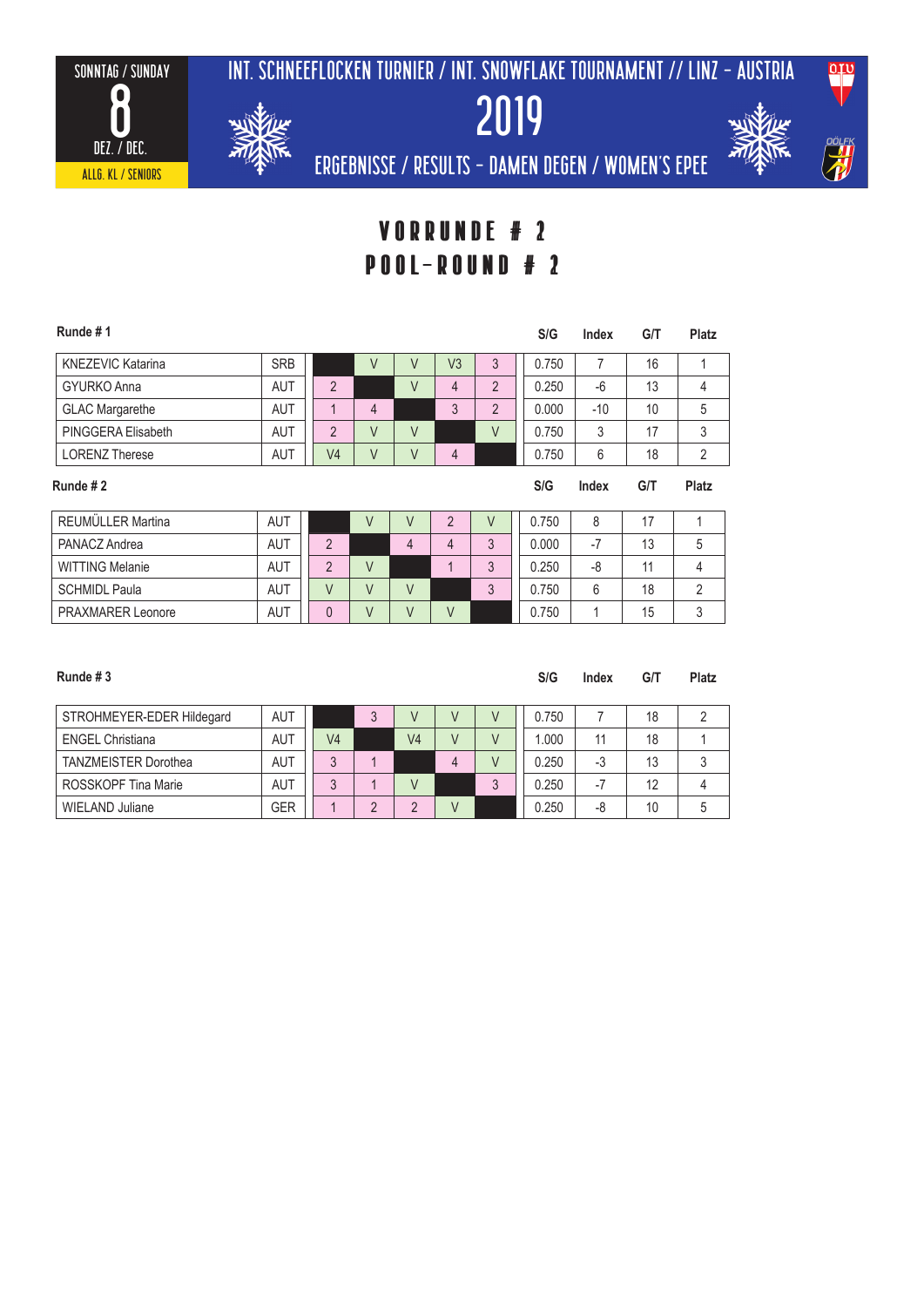







ergebnisse / results - DAMEN degen / WOmen's epee

## PLATZIERUNG NACH RUNDE #2 RANKING AFTER pool-round #2

| #  | <b>NAME</b>                 | <b>CLUB</b>      | <b>NAT</b> | Q/E        |
|----|-----------------------------|------------------|------------|------------|
| 01 | <b>ENGEL Christiana</b>     | <b>BALMUNG</b>   | <b>AUT</b> | qualified  |
| 02 | PINGGERA Elisabeth          | <b>FTSJD</b>     | <b>AUT</b> | qualified  |
| 03 | <b>SCHMIDL Paula</b>        | <b>OÖLFK</b>     | <b>AUT</b> | qualified  |
| 04 | REUMÜLLER Martina           | <b>FUM</b>       | <b>AUT</b> | qualified  |
| 05 | <b>IORENZ Therese</b>       | <b>FUL</b>       | <b>AUT</b> | qualified  |
| 06 | <b>KNEZEVIC Katarina</b>    | <b>MK SILNI</b>  | <b>SRB</b> | qualified  |
| 07 | STROHMEYER-EDER Hildegard   | <b>AFCS</b>      | <b>AUT</b> | qualified  |
| 08 | <b>TANZMEISTER Dorothea</b> | <b>ASC</b>       | <b>AUT</b> | qualified  |
| 09 | <b>PRAXMARER Leonore</b>    | <b>FUL</b>       | <b>AUT</b> | qualified  |
| 10 | <b>WIELAND Juliane</b>      | <b>TV Passau</b> | <b>GER</b> | qualified  |
| 11 | PANACZ Andrea               | <b>AFCS</b>      | <b>AUT</b> | qualified  |
| 12 | <b>GLAC Margarethe</b>      | <b>ASC</b>       | <b>AUT</b> | qualified  |
| 13 | <b>WITTING Melanie</b>      | <b>ASC</b>       | <b>AUT</b> | eliminated |
| 14 | <b>GYURKO Anna</b>          | <b>HSVWN</b>     | <b>AUT</b> | eliminated |
| 15 | ROSSKOPF Tina Maria         | <b>KAC</b>       | <b>AUT</b> | eliminated |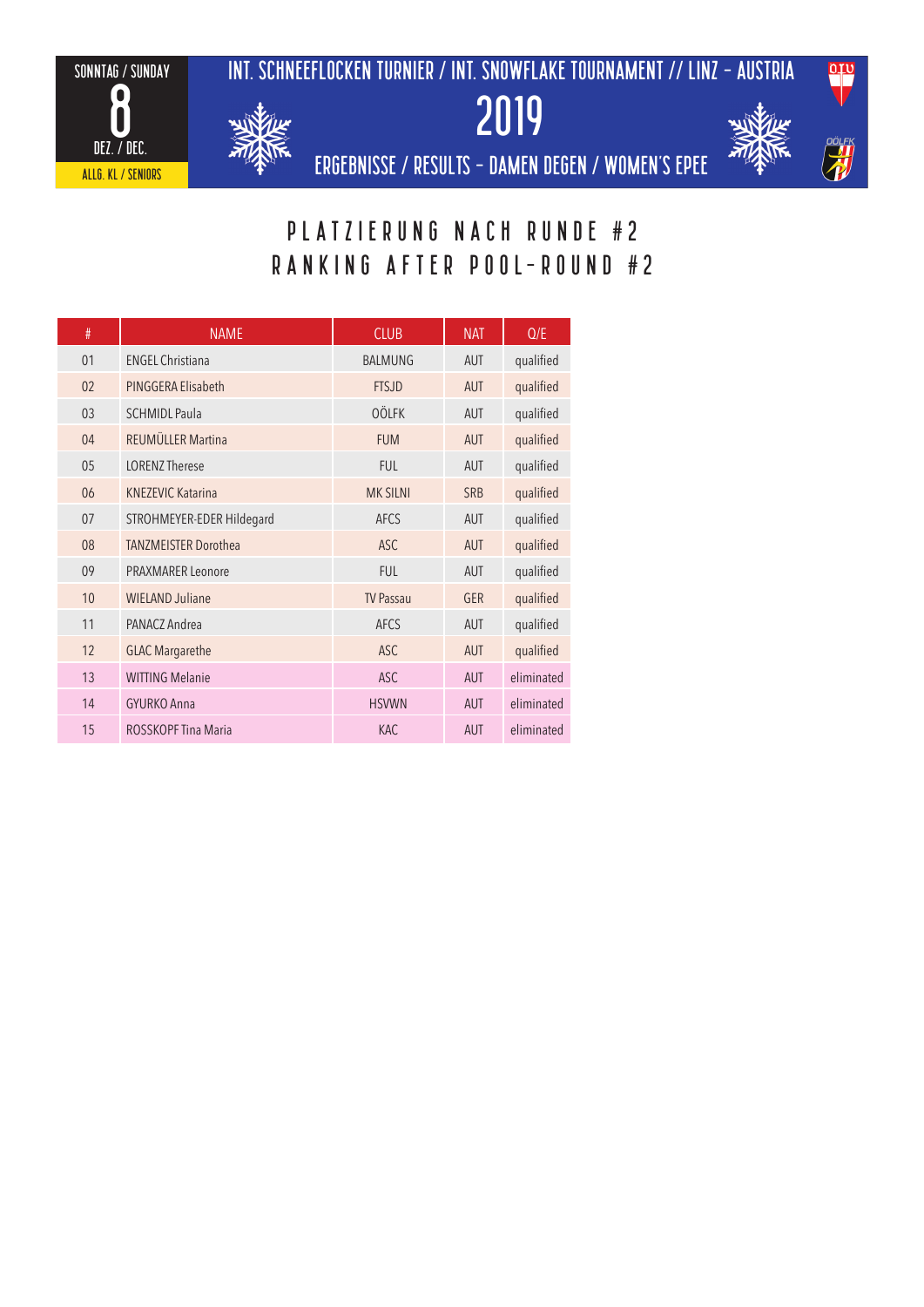

## DIREKT-AUSSCHEIDUNG DIRECT ELIMINATION